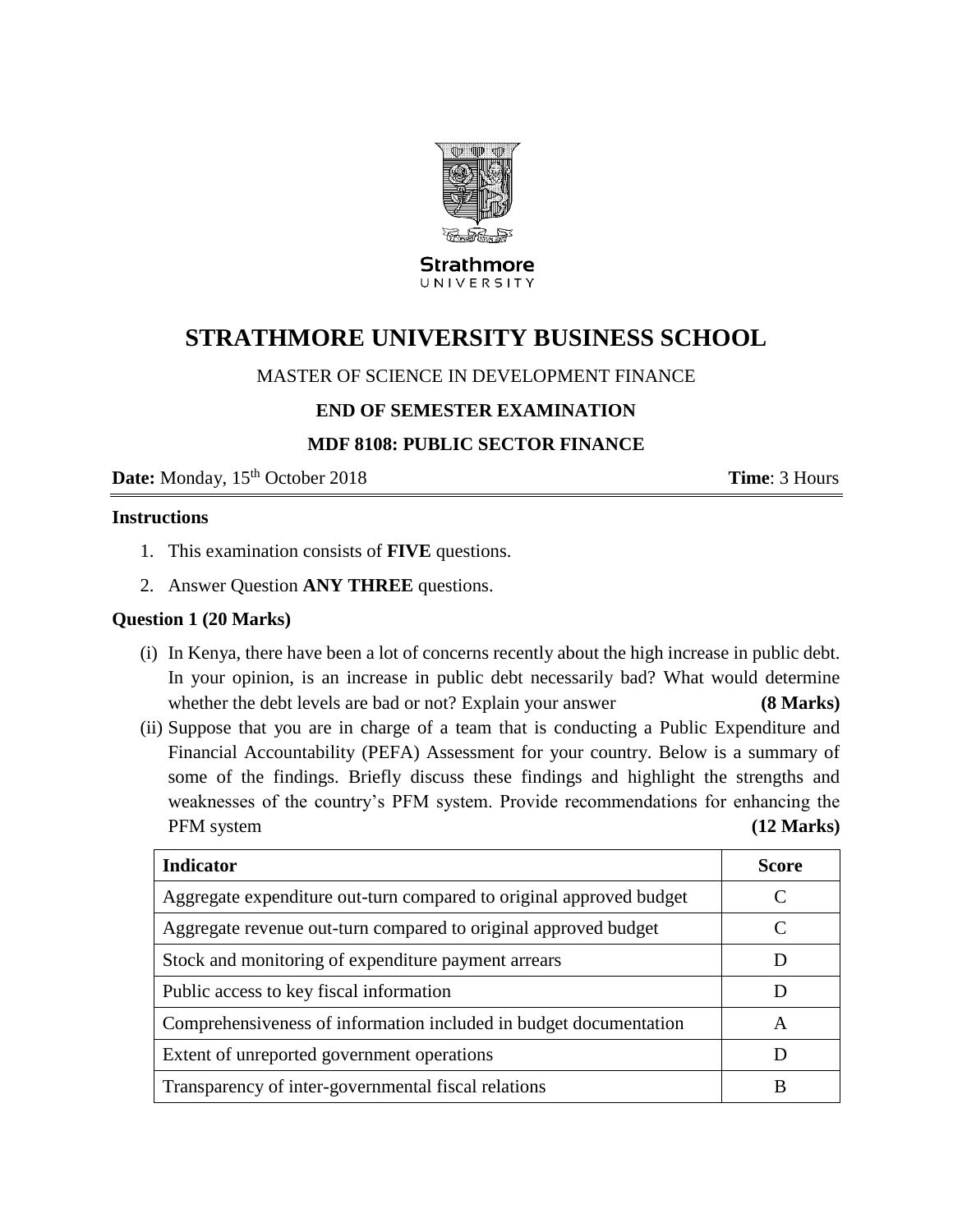| Effectiveness of payroll controls                             |  |
|---------------------------------------------------------------|--|
| Effectiveness of internal controls for non-salary expenditure |  |
| Effectiveness of internal audit                               |  |
| Timeliness and regularity of accounts reconciliation          |  |
| Legislative scrutiny of external audit reports                |  |

## **Question 2 (20 Marks)**

- (i) What is your understanding of public finance management? Briefly explain the rationale for a good public finance management system **(10 Marks)**
- (ii) Please outline which ratios are important for rating agencies to assess the quality of public finance. Explain especially which risk categories are important for rating agencies to evaluate the strength and weaknesses of public finance **(10 Marks)**

# **Question 3 (20 Marks)**

- (i) Assume that you have been appointed as the Director of Finance in your country's Ministry of Finance. You have been briefed about the main goals of the government, key among them is achieving redistribution. What fiscal policies will you develop and implement to achieve redistribution? From empirical literature, what policy mix has been shown to be the most effective in achieving redistribution? **(10 Marks)**
- (ii) The current debate in Kenya regarding the widening fiscal deficit is that government spending has significantly increased due to spending on constitutional provisions such as devolution. Yet, majority of Kenyans see devolution as the key to addressing existing regional disparities. Suppose the government wants to reconsider the issue of devolution and could call for a referendum to either reduce the number of counties or revert to the centralized form of governance. As a fiscal expert, advise the government on the pros and cons of fiscal decentralization

# **(10 Marks)**

# **Question 4 (20 Marks)**

- (i) There are a lot of concerns that the burden of taxes is borne by a few individuals, especially those in formal employment. Using practical examples, discuss the two major approaches that are used as principles in determining the distribution of the burden of government finance **(6 Marks)**
- (ii) According to the Public Expenditure and Financial Accountability Assessment, there are seven pillars of an orderly public finance management system. With specific reference to the Kenyan public finance management system, briefly discuss the seven pillars

 **(14 Marks)**